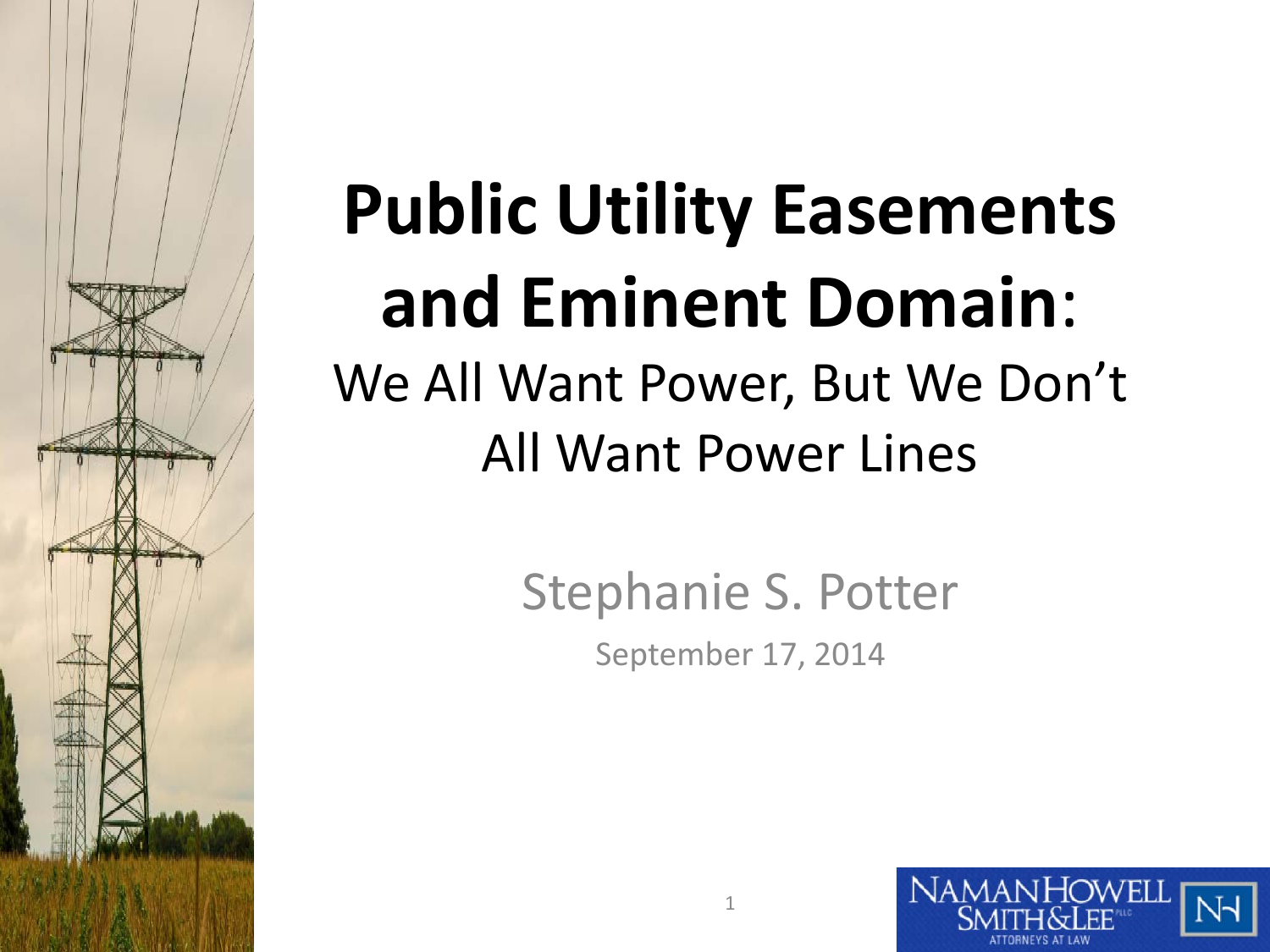

# **Disclaimer**

- This is a summary. There are details omitted that could be important in any particular case.
- This is not legal advice or the rendition of legal services.
- The statements contained herein are not to be deemed the position of law firm or clients.

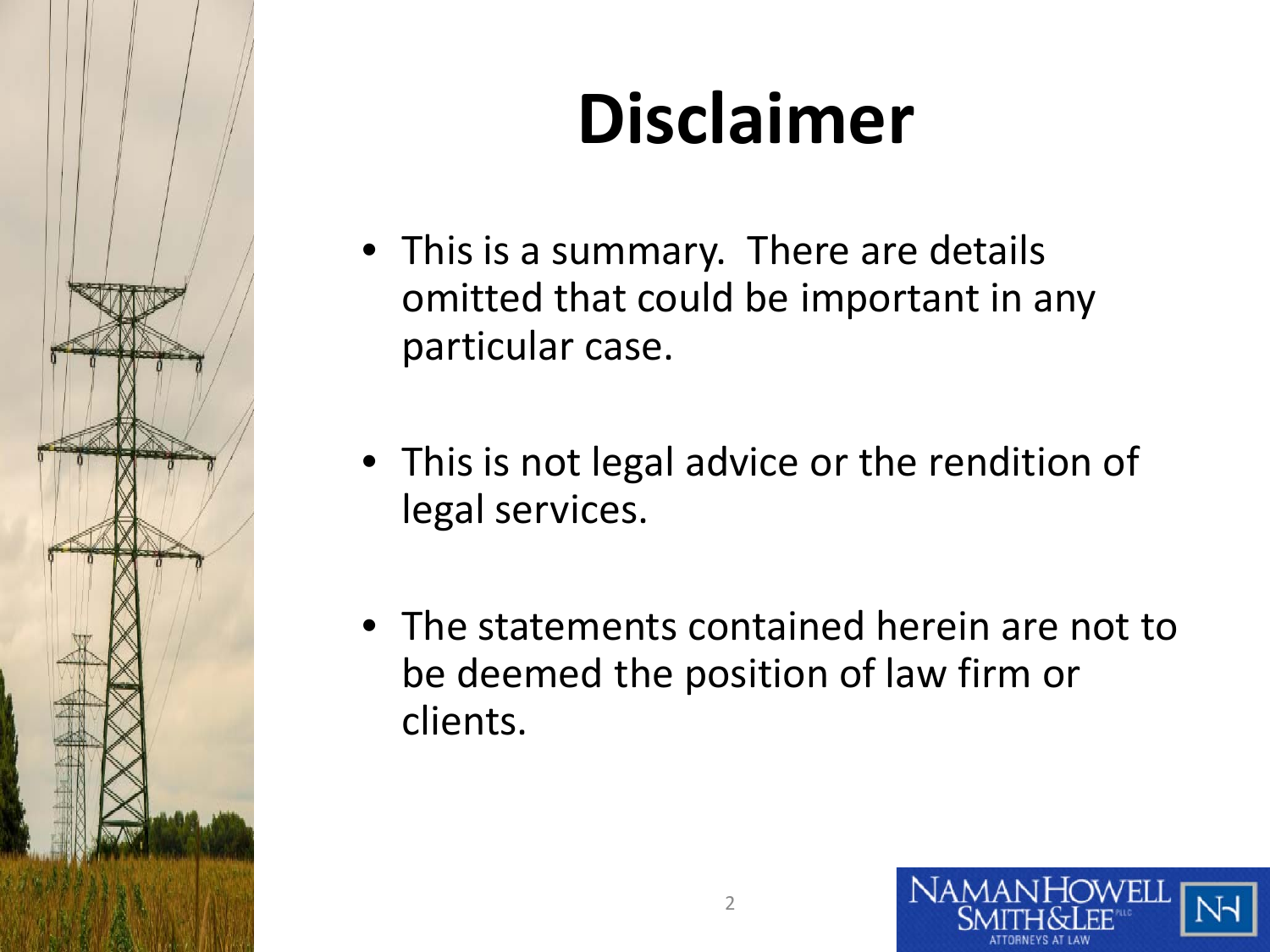

### **I. Avoiding Power Lines**

- **A. Open House Prevention vs. PUC Cure**
- B. Route Selection at the PUC
- II. Negotiating Easement Terms and Price III. Condemnation with Public Utilities
- IV. Living with Power Lines
- V. Abandonment and Termination
- VI.Questions

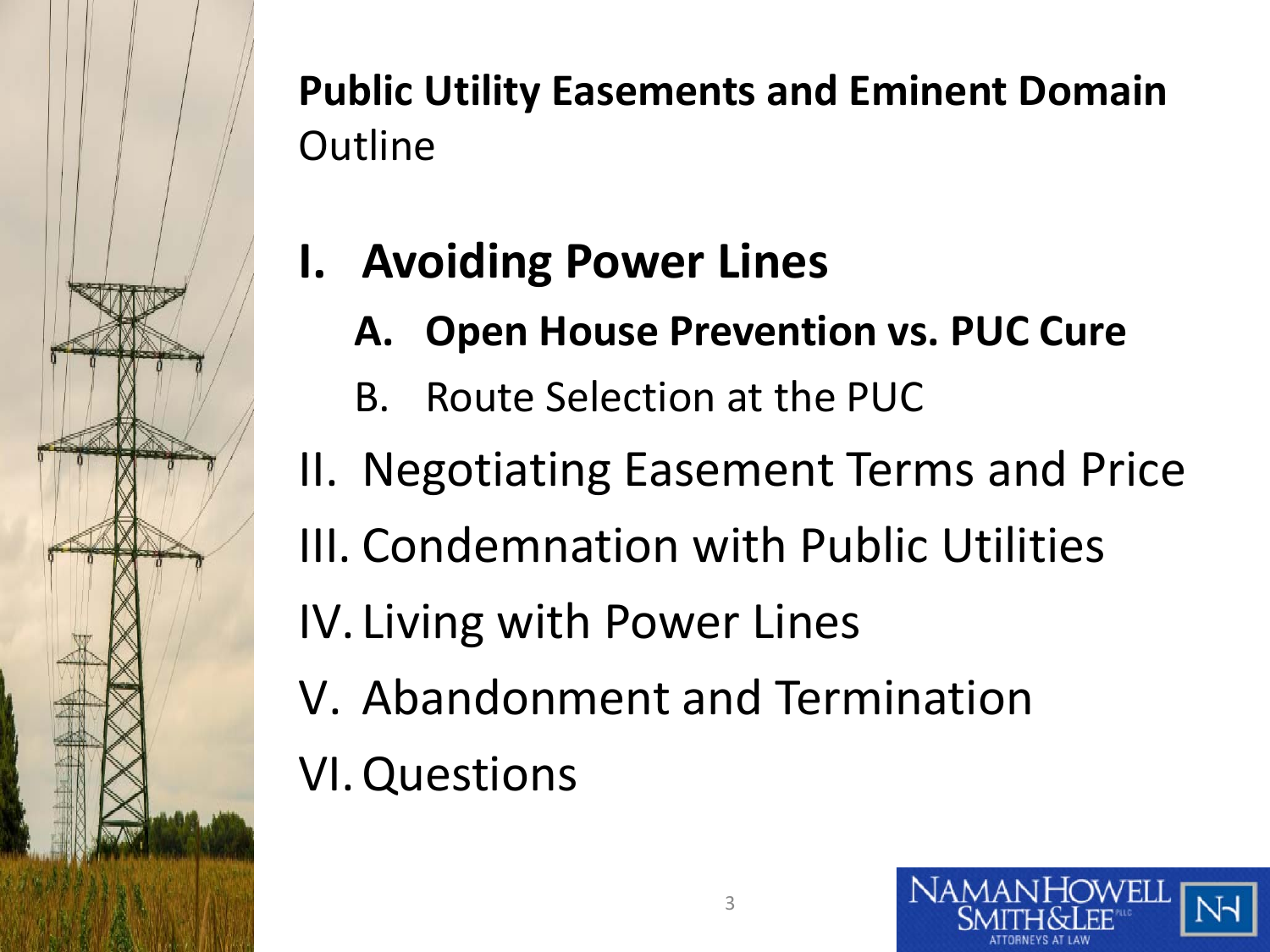

### **Avoiding Power Lines – Not in** *My* **Backyard**

Open House Prevention vs. PUC Cure

- An ounce of open house prevention can be better than a pound of Public Utility Commission ("PUC") cure
	- The first opportunity to impact routing decisions is during the utility's public outreach phase. Outreach usually includes:
		- Property Owners
		- Local Officials
		- Government Agencies USFWS, TPWD, TCEQ, THC, TRC, USACOE, FAA, TXDOT
	- Utilities host open houses to seek public feedback before presenting route options to the PUC of Texas in a Certificate of Convenience and Necessity ("CCN") proceeding.

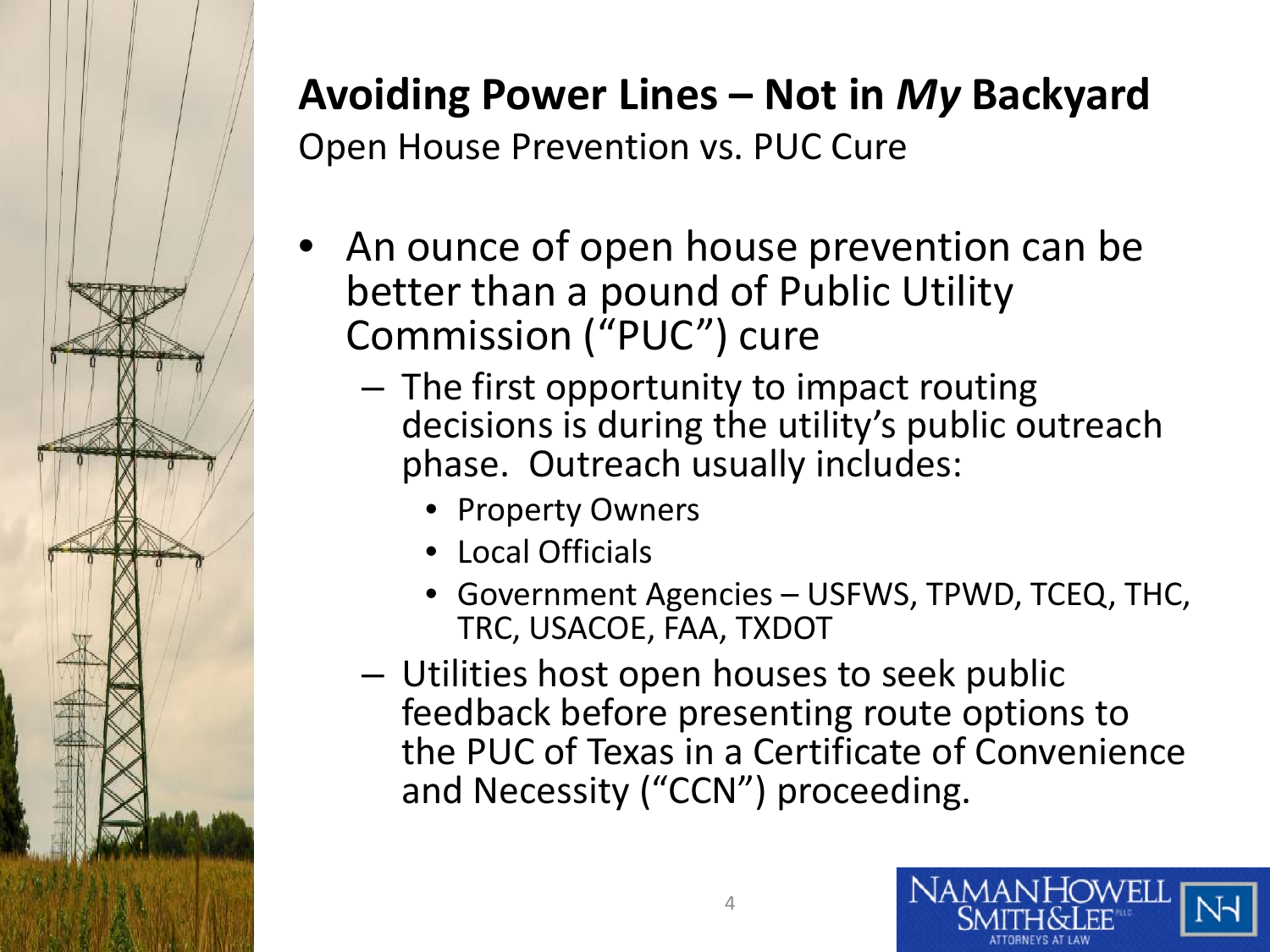

## **I. Avoiding Power Lines**

- A. Open House Prevention vs. PUC Cure
- **B. Route Selection at the PUC**
- II. Negotiating Easement Terms and Price III. Condemnation with Public Utilities
- IV. Living with Power Lines
- V. Abandonment and Termination
- VI.Questions

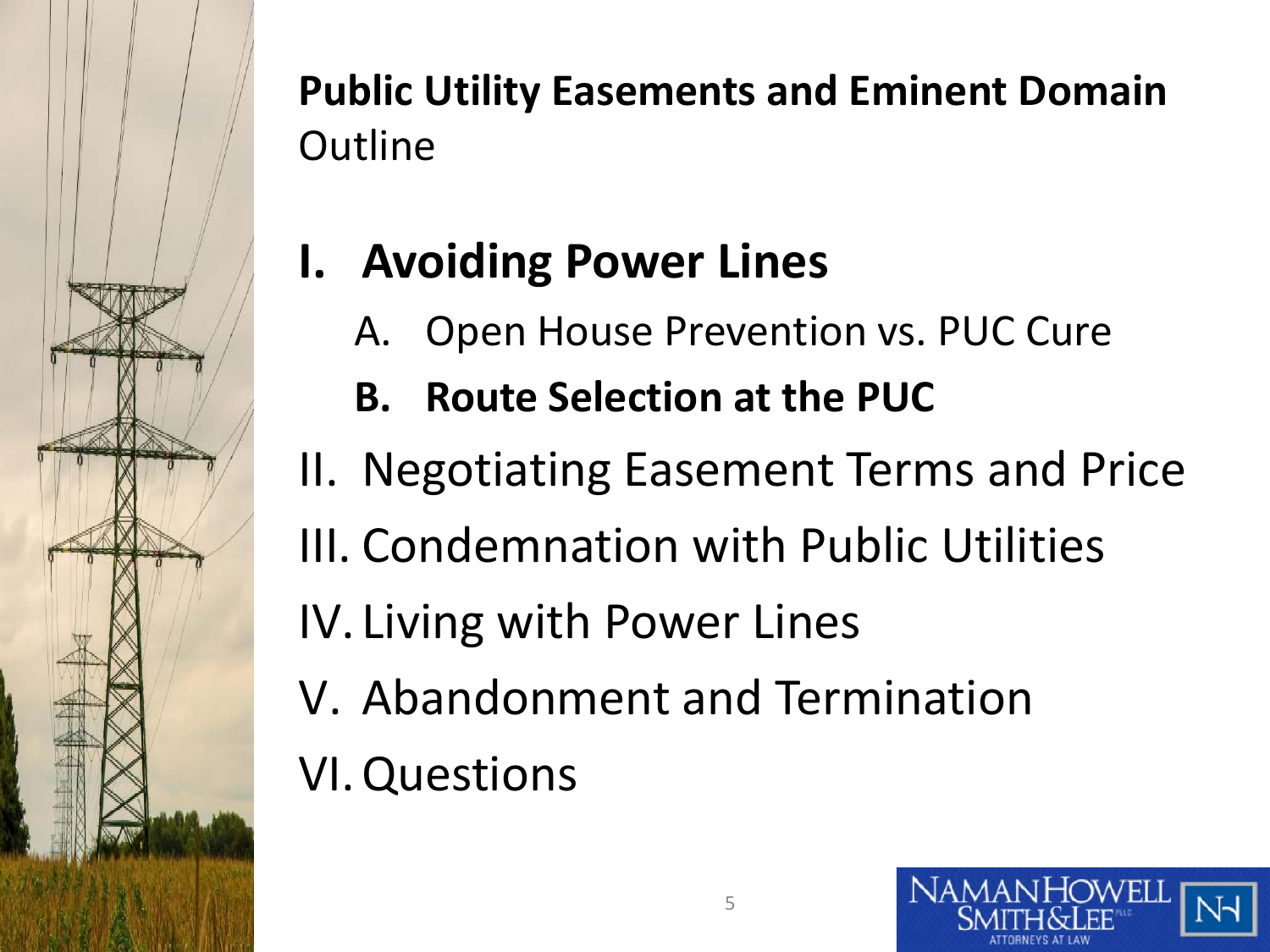

#### **Avoiding Power Lines – Not in** *My* **Backyard** Route Selection at the PUC

- Impacted land owners will be noticed of the CCN filing and can participate.
	- Strict timelines! Intervention due 30-45 days after filing.
	- CCNs often involve voluminous filings. Landowners need not be represented by counsel, but the process can be difficult to navigate ex parte. Similarly situated landowners sometimes join together to hire counsel / share costs.
	- Parties can settle on a route that crosses the property of non-parties, so decline to participate at your own risk.
- If you wait until a CCN is secured, the route is set, and the utility approaches you to obtain easement rights, you have probably already lost your opportunity to avoid having a line cross your land.

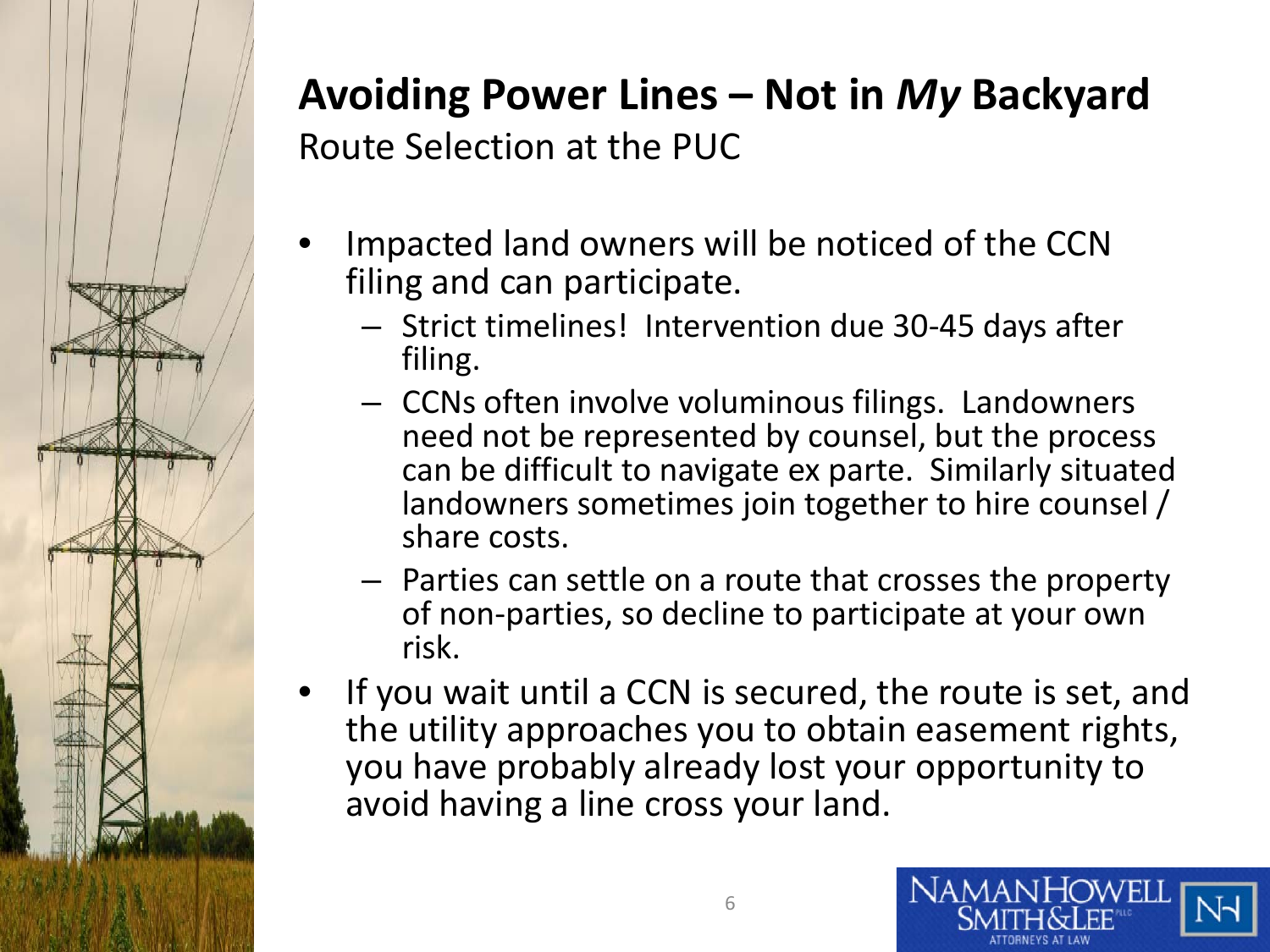

#### **Avoiding Power Lines – Not in** *My* **Backyard** Route Selection at the PUC

- Sometimes, it's wise to negotiate during route selection to get the line.
	- Worst case scenario: the line impacts your view but you don't get any money through condemnation.
	- So savvy lawyers know that if you're going to have to look at the line, you probably want it on your land.
	- However, keep in mind that one line can become an infrastructure "magnet."

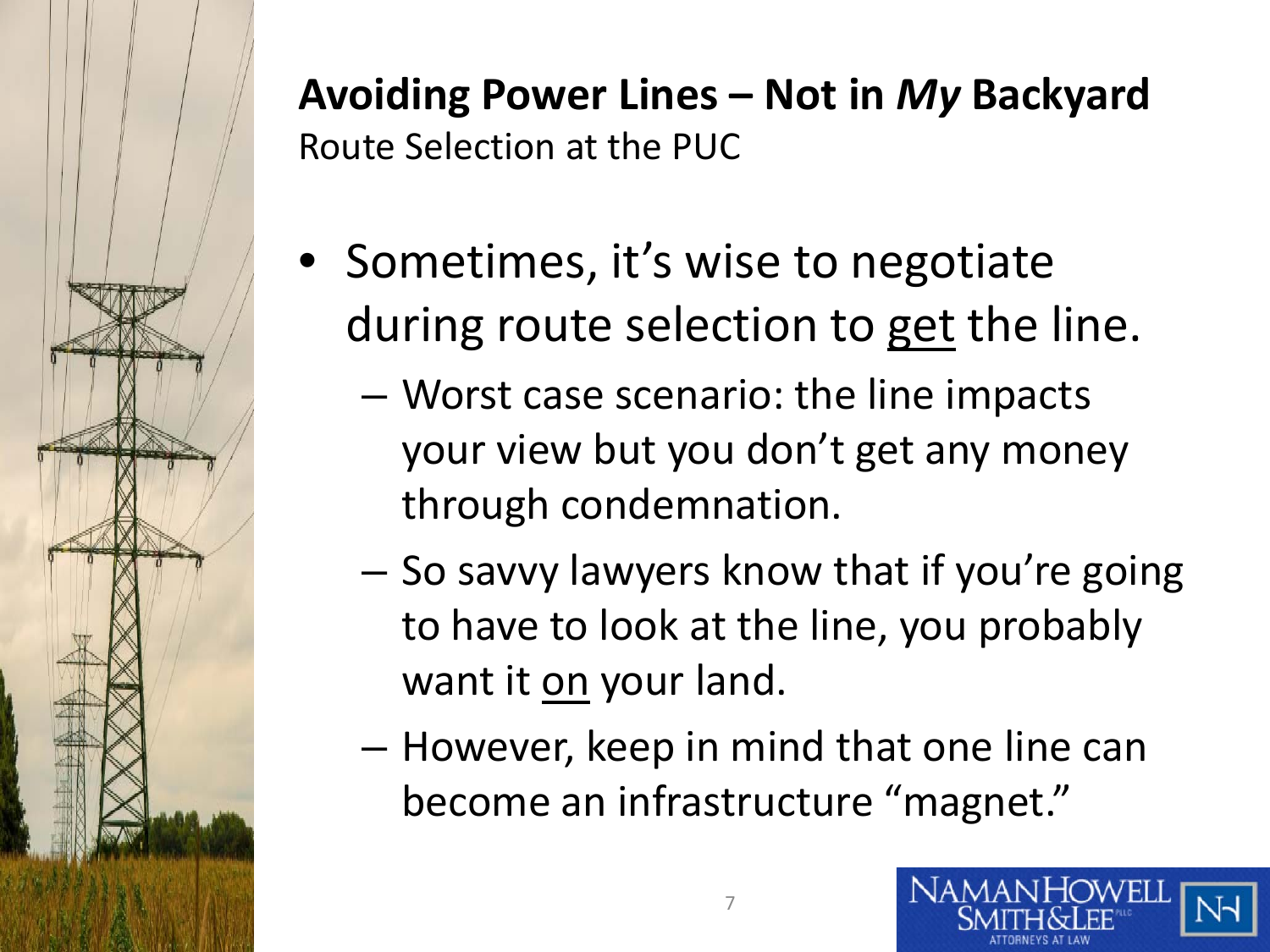#### **Avoiding Power Lines – Not in** *My* **Backyard**

Route Selection at the PUC

• PUC contact information: – [www.puc.texas.gov](http://www.puc.texas.gov/) – Click on Filings / Filings Search / Filings Search and enter docket number in the blank after Control Number. – Don't know the docket number? Call Central Records at 512-936-7180 or the PUC's Assistance Hotline at 1-888-782-8477. PUC legal staff assigned to a CCN case may help point landowners or their counsel to templates and forms. The State Office of Administrative Hearings ("SOAH") typically handles the hearings, but all filings are still made available at PUC website.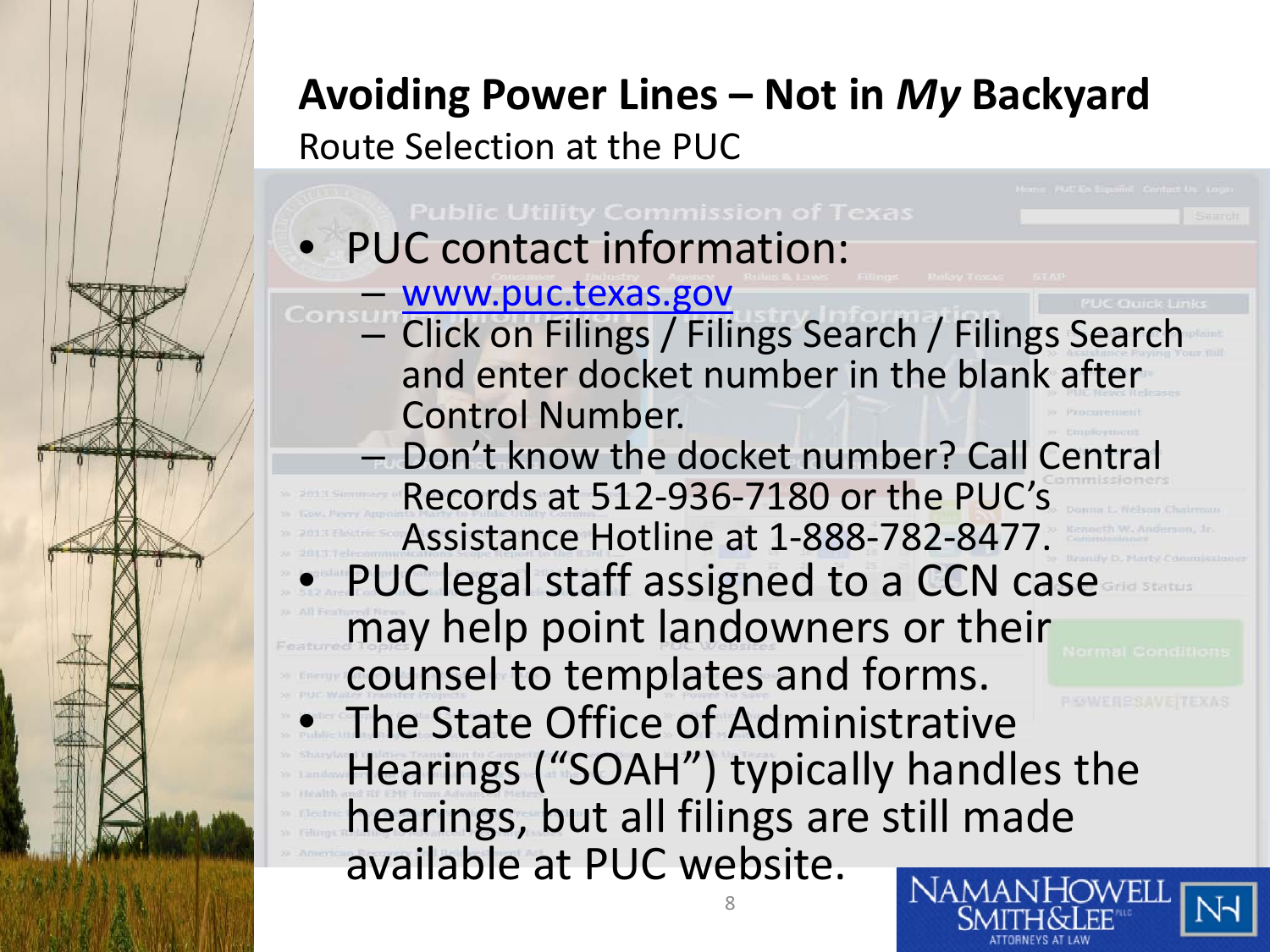

- I. Avoiding Power Lines
- **II. Negotiating Easement Terms and Price**
- III.Condemnation with Public Utilities IV.Living with Power Lines V. Abandonment and Termination VI.Questions

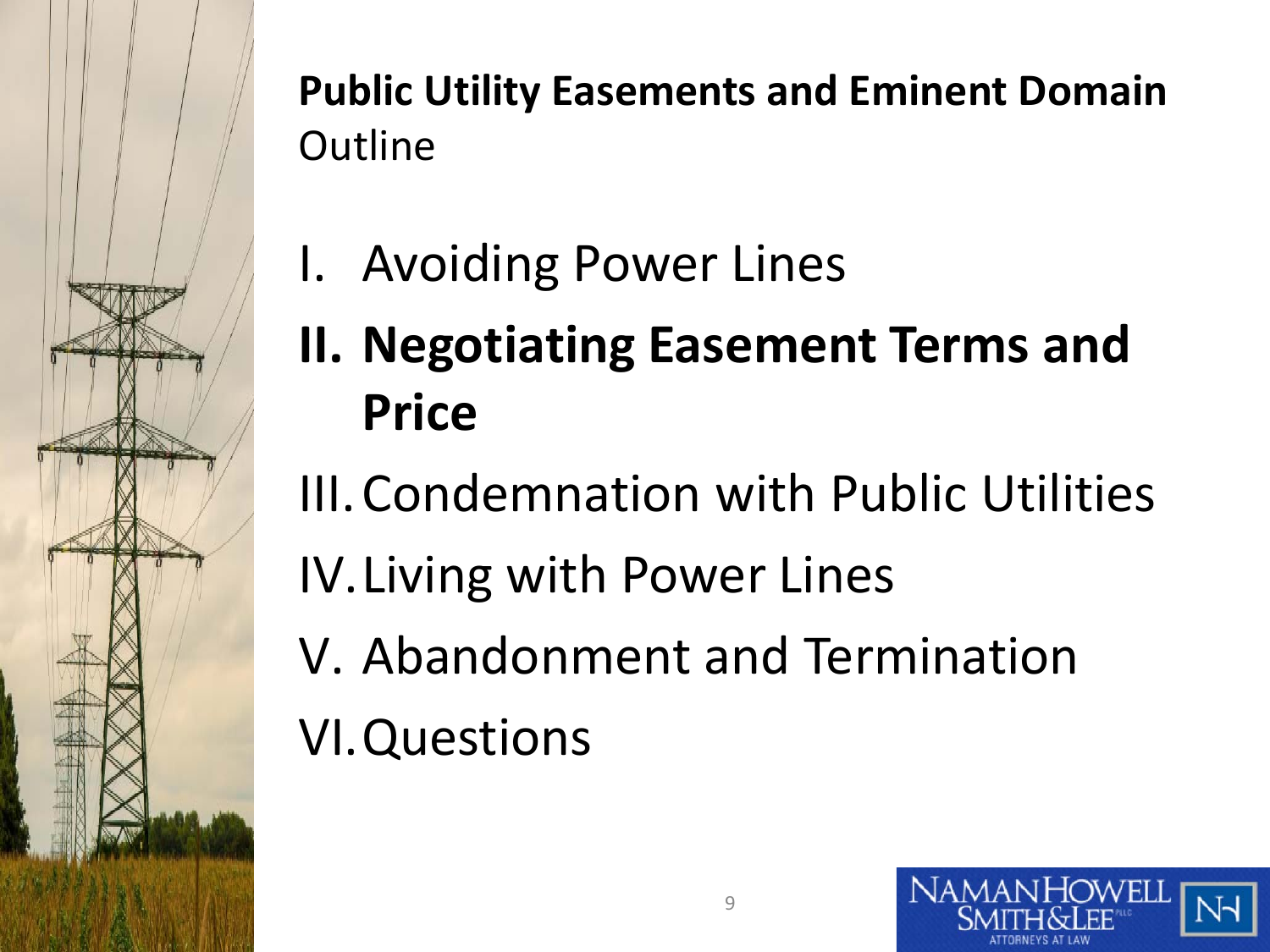

### **Negotiating Easement Terms and Price** Getting the Best Deal

- The power of eminent domain isn't used unless negotiations fail; landowners will first have the option of selling the easement if parties can agree on a price.
- Utilities are not typical litigants.
	- Generally speaking, a utility's reasonable and prudent costs are recoverable in rates. Daunting litigation costs are unlikely to inspire settlement.
	- Prudence is crucial to utilities-- comparative cost per acre is important and may cause inflexibility.

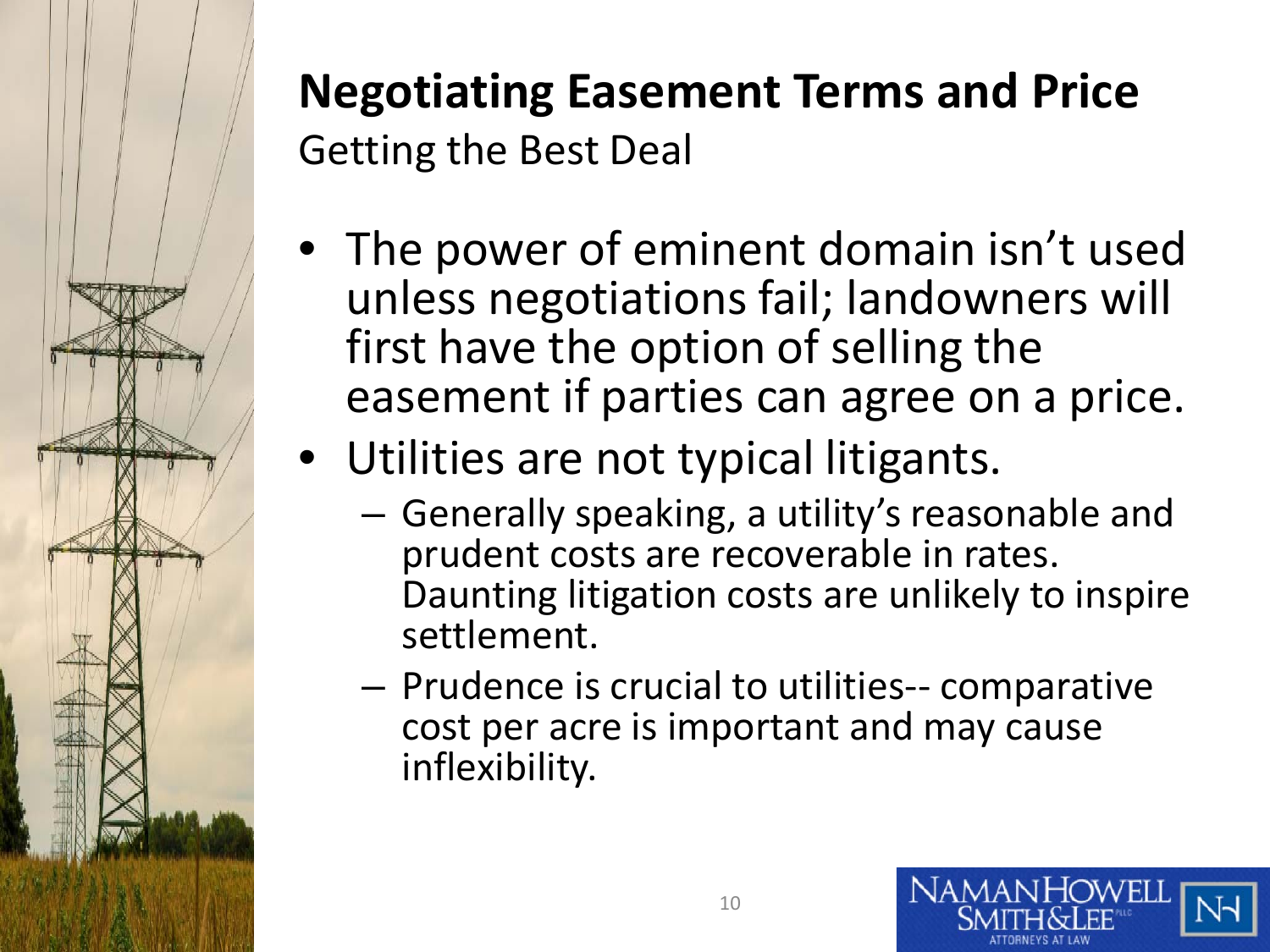

### **Negotiating Easement Terms and Price** Getting the Best Deal

- Utilities may appreciate agreed easements because they can show the PUC their low condemnation rates as evidence of how well they're working with landowners.
	- But, they are concerned with precedent and they have to justify all future payments in rate cases, so they will not be able to agree to outlier land values.
	- Consider other requests to mitigate landowner impact: moving expenses, installation of fences or gates, consideration for impacts to crops or livestock, certain notice before entry, abandonment clauses, etc.
	- If you want any special easement terms, you better agree to them. The utility will probably get its standard easement through condemnation.

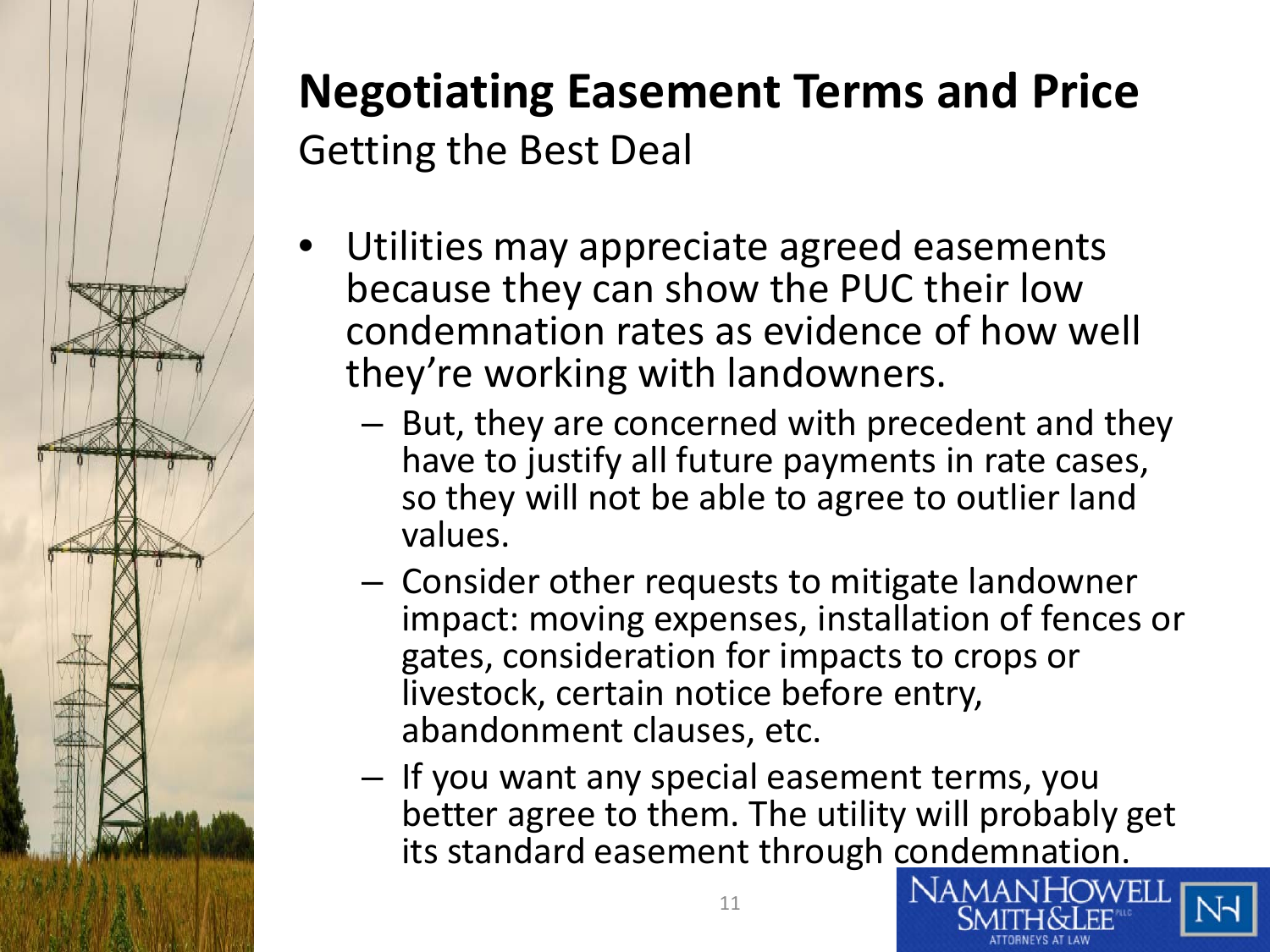

- I. Avoiding Power Lines
	- I. Open house prevention vs. PUC cure
	- II. Route Selection at the PUC
- II. Negotiating Easement Terms and Price

## **III.Condemnation with Public Utilities**

- IV. Living with Power Lines
- V. Abandonment and Termination

## VI.Questions

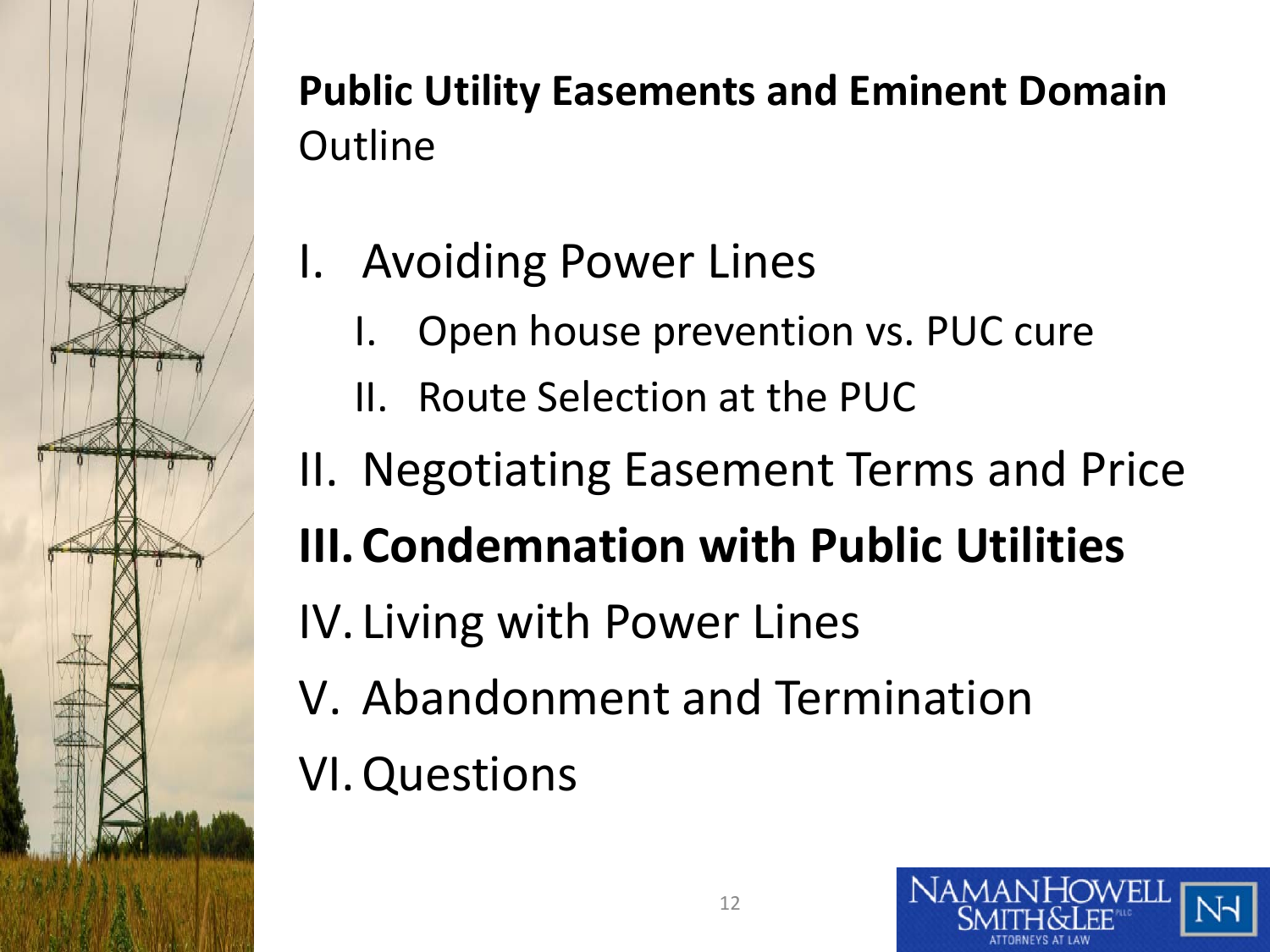

#### **Condemnation with Public Utilities** The Condemnation Process



takes about 120 days from filing to award.  $13$ 

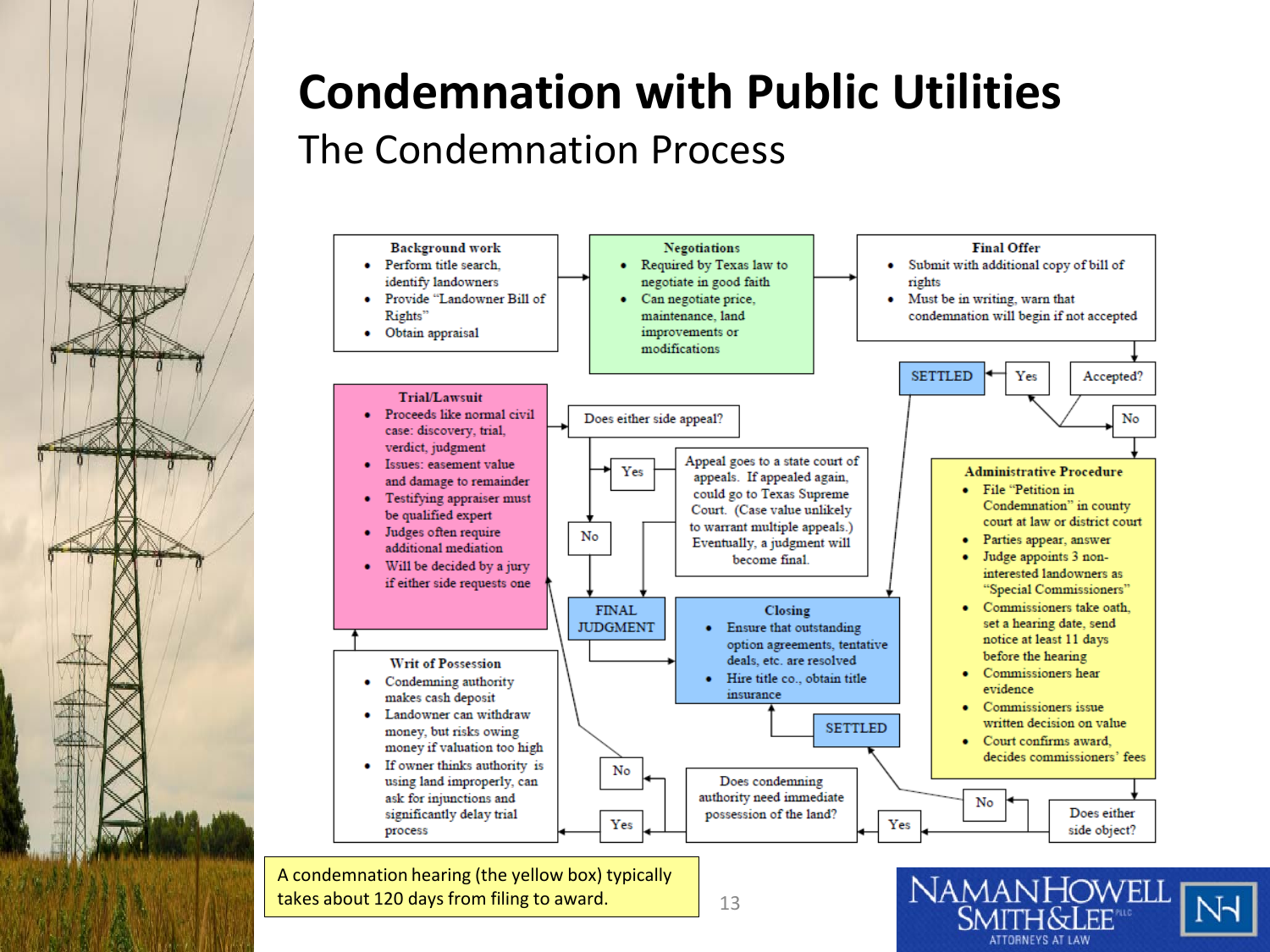

## **Condemnation with Public Utilities** Tilting at Windmills

- Condemnation / eminent domain occur when the government "takes" land for a public use, such as building utility infrastructure.
- Private companies obtain condemnation authority for a utility easement once a route is approved by the PUC (once the company has an approved CCN).
- Of course, land is not "taken" without compensation—fair market value must be paid.
- Companies typically purchase land outright for substations and take only an easement for transmission lines. This means the landowner retains fee simple to the land under the line.

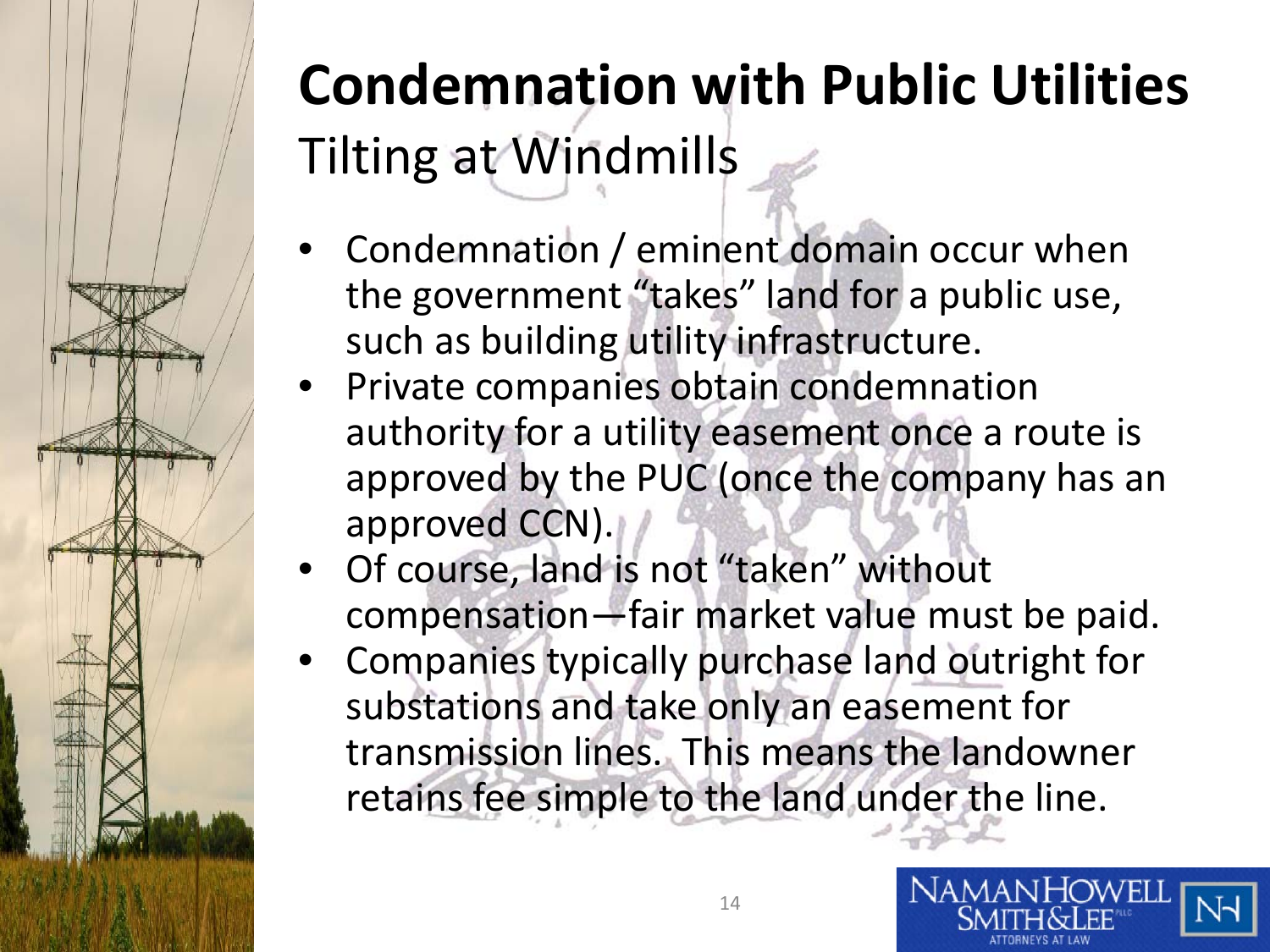

## **Condemnation with Public Utilities** Tilting at Windmills

- Right to condemn/public use is rarely a viable challenge in utility condemnations. Value will probably be the sole issue.
- Utilities generally pay 100% value of land in fee even though they only get an easement.
- Still, small parcels unlikely to get significant amount of money from easement value alone - potentially bigger awards come in valuing damage to the remainder.

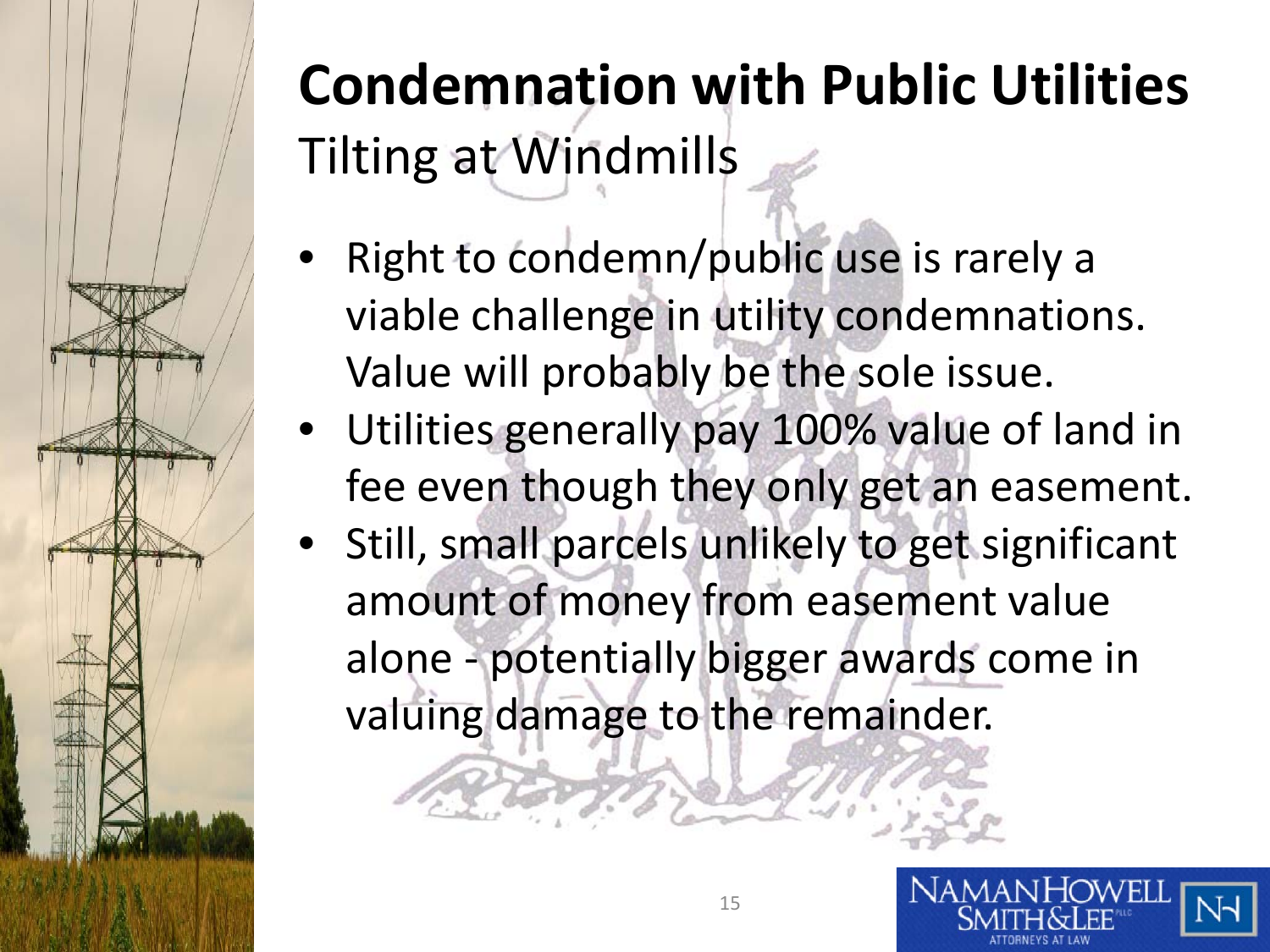## **Condemnation with Public Utilities** Tilting at Windmills

- Do power lines damage remainder value?
	- "Damages to remainder property are generally calculated by the difference between the market value of the remainder property immediately before and after the condemnation, considering the nature of any improvements and the use of the land taken." *County of Bexar v. Santikos*, 144 S.W.3d 455, 459 (Tex. 2004).
	- Landowners may claim impacts to planned land uses, fears of EMF, unsightliness, etc.
	- Utilities typically take the position there is little to no remainder damage, especially on large parcels.

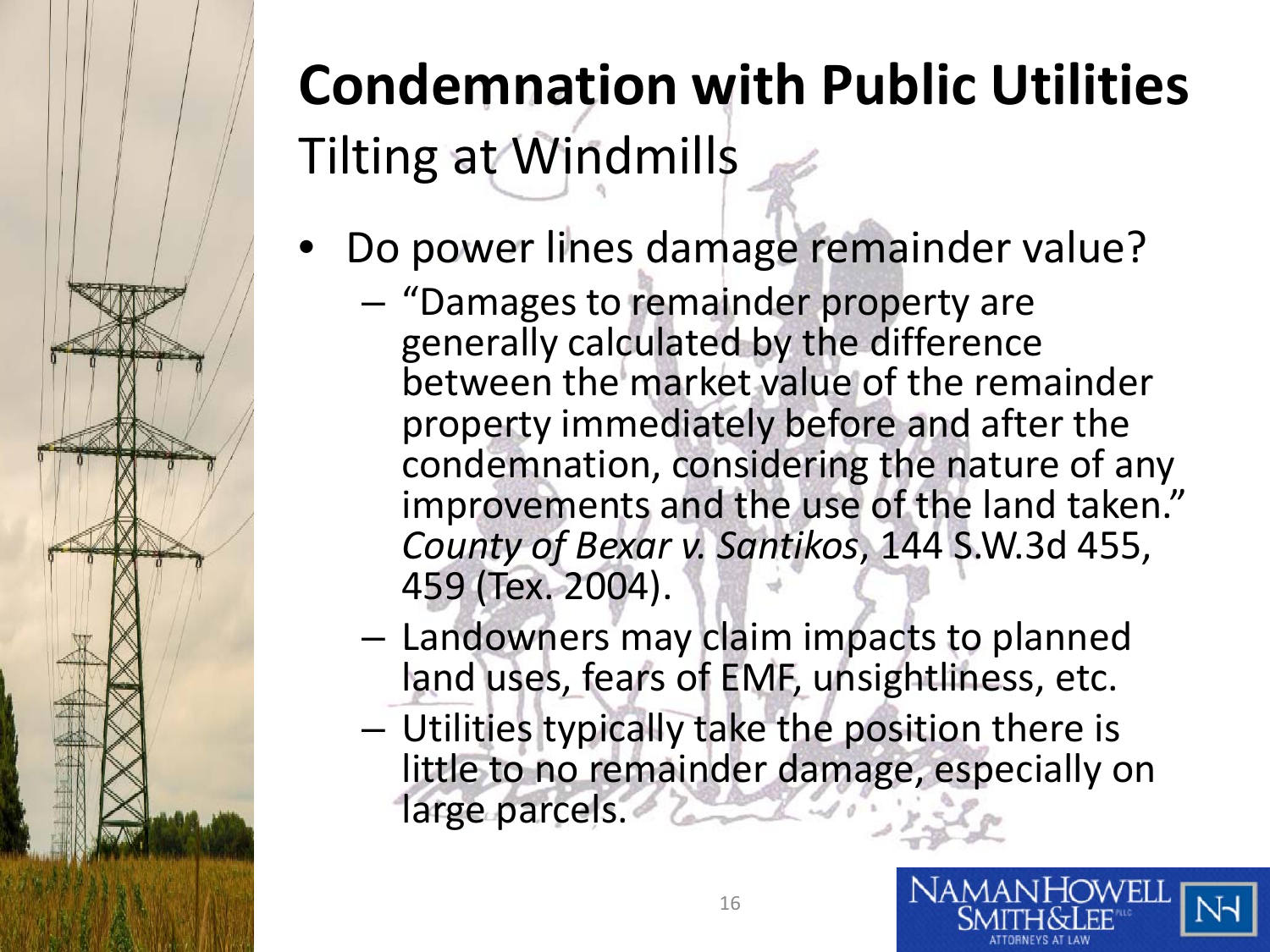

- I. Avoiding Power Lines
	- I. Open House Prevention vs. PUC cure
	- II. Route Selection at the PUC
- II. Negotiating Easement Terms and Price
- III. Condemnation with Public Utilities

## **IV.Living with Power Lines**

V. Abandonment and Termination

## VI.Questions

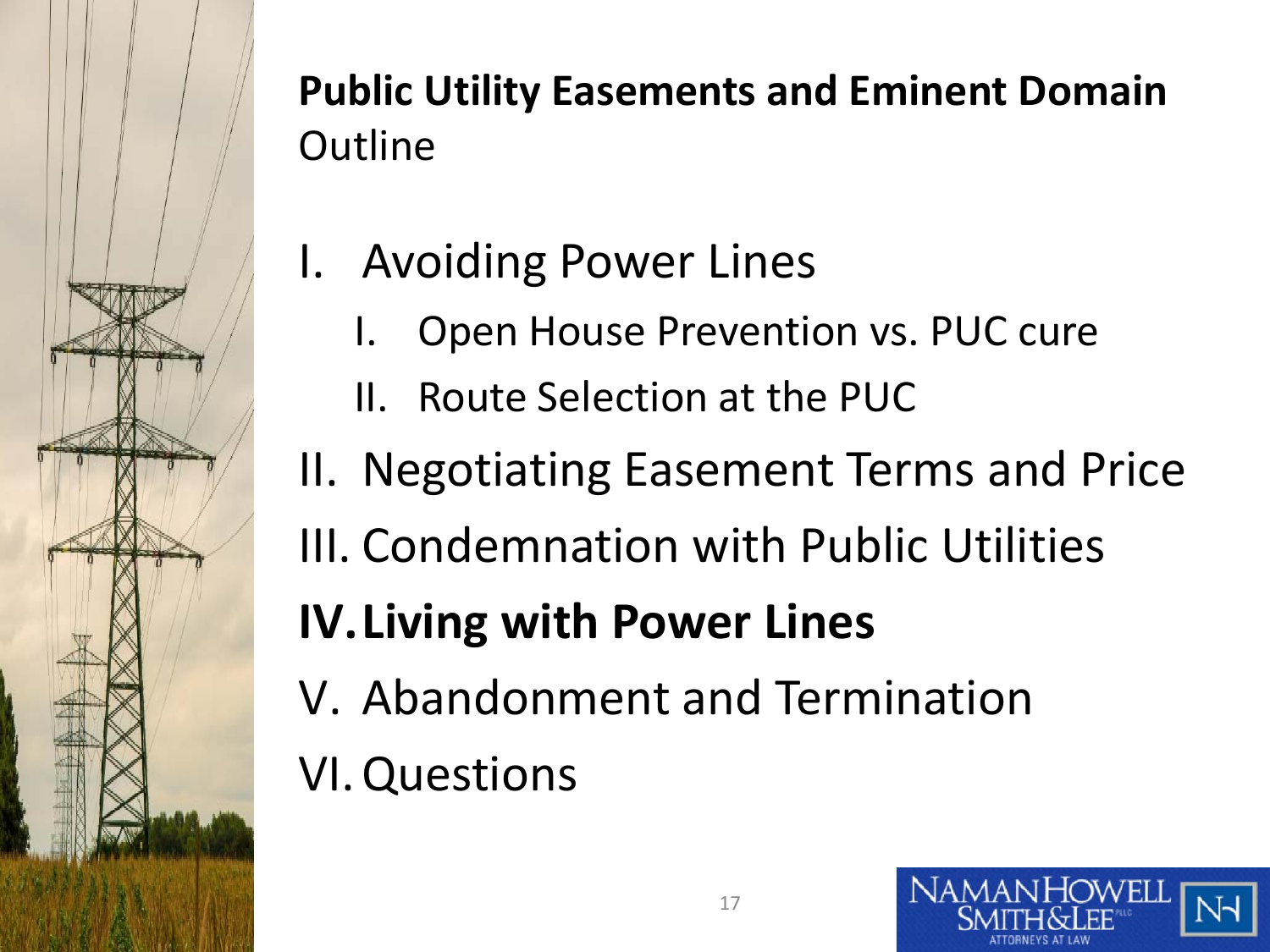

## **Living with Power Lines**

Vegetation Management and Access

- Once the dust has settled, you will have a power line on your land *for the rest of time*  (probably).
- How can you live with the power company?
	- Keep in mind overriding safety concerns. The utility must comply with national safety standards – doesn't want to be called in front of the PUC for extended outages after a storm because it failed to manage vegetation.
	- Utility will also enter property occasionally for inspections.
		- Traditionally, this work was done by truck or on foot and periodically on some lines by helicopter.
		- Technology advances may permit less intrusive inspections. Drones prevent inspectors from needing to climb pylons and don't require power lines to be disconnected.

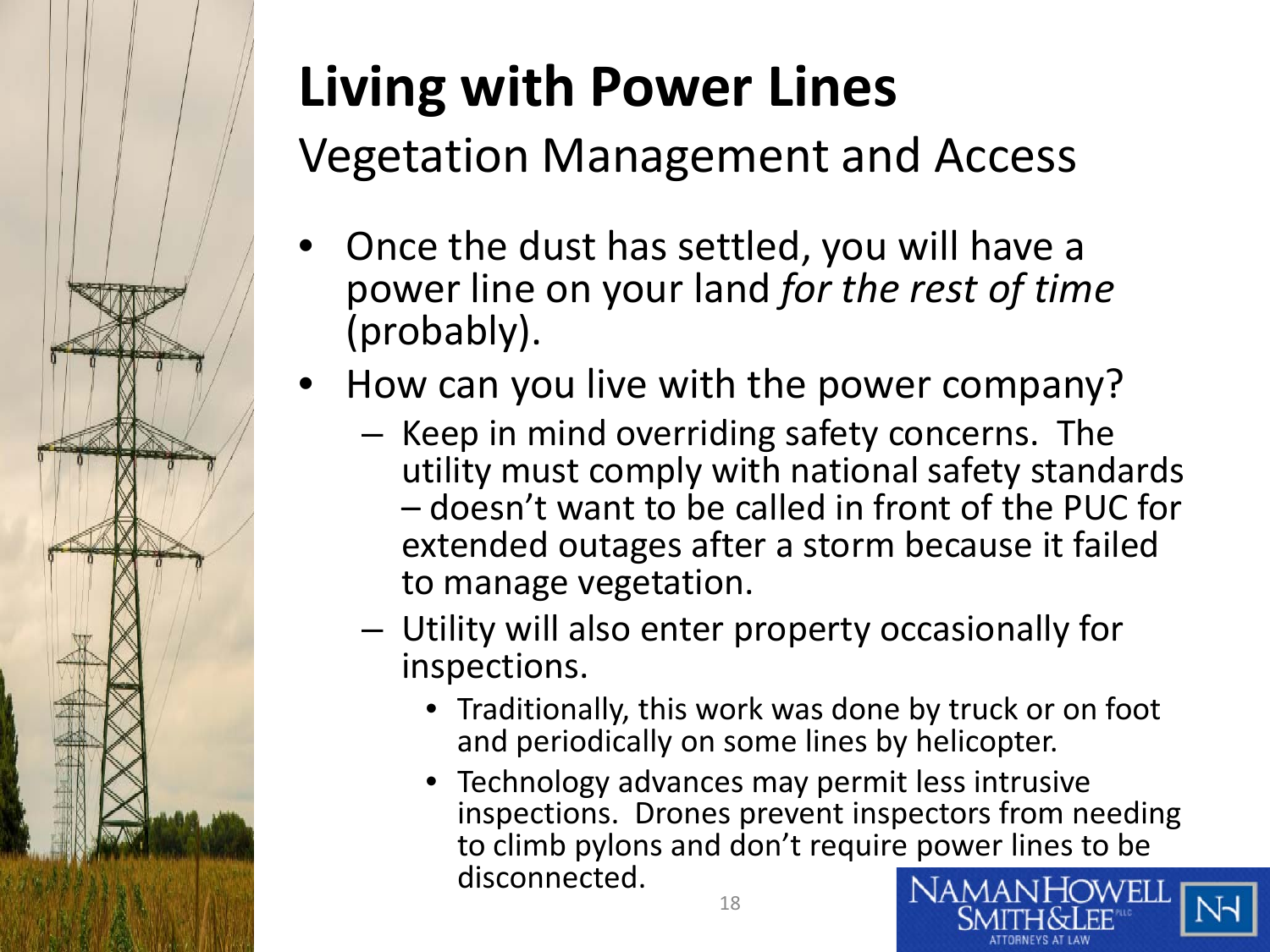

- I. Avoiding Power Lines
- II. Negotiating Easement Terms and Price
- III.Condemnation with Public Utilities IV.Living with Power Lines **V. Abandonment and Termination** VI.Questions

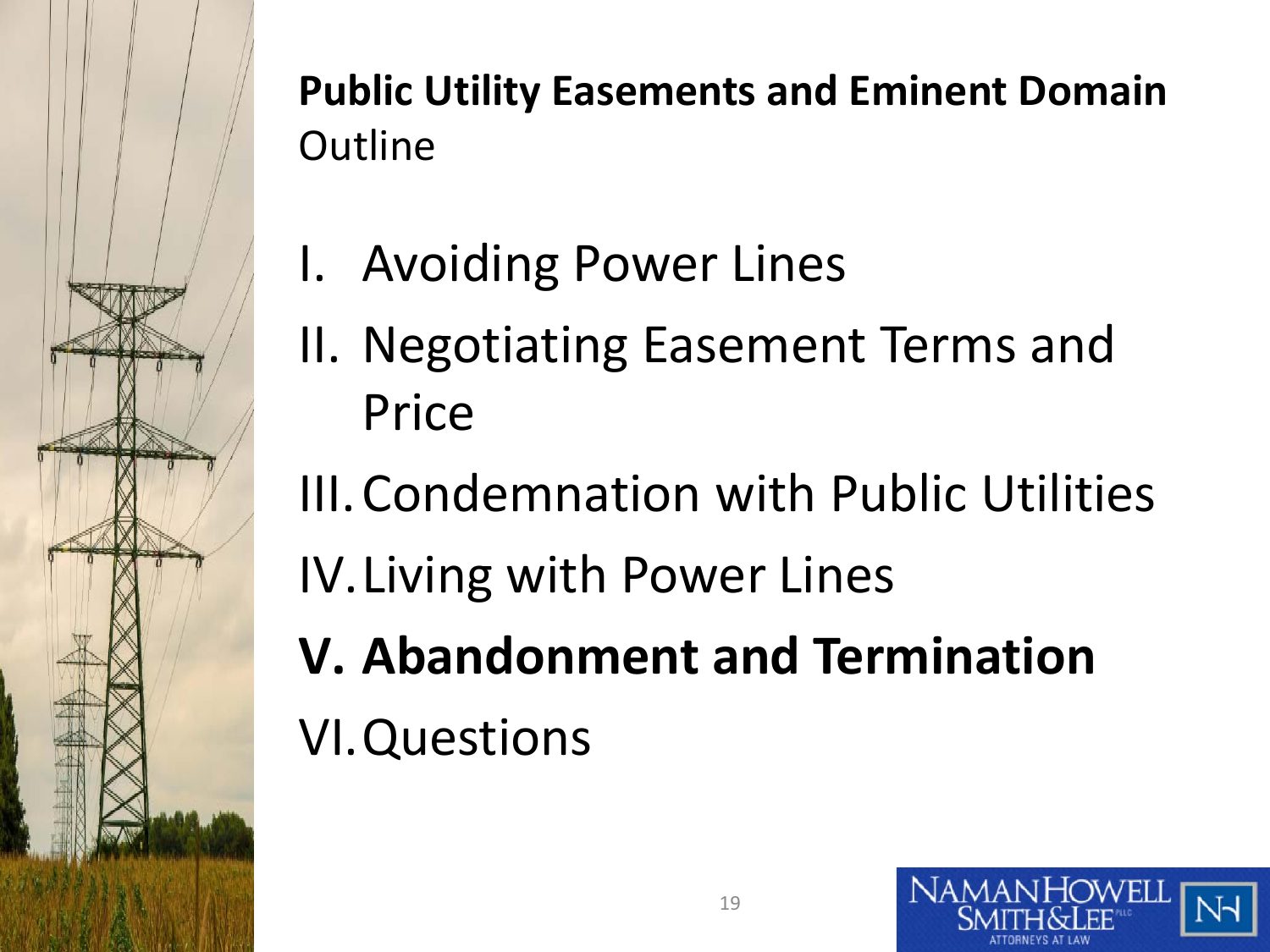

## **Abandonment and Termination**

Can you ever get rid of a power line easement?

- At law, it can be hard to terminate a public easement.
	- Only two means are abandonment and the statutory vacating of a dedicated plat.
	- Abandonment is shown only by evidence that (1) relinquishment has transpired, and (2) there is present intent to permanently relinquish. Mere disuse is insufficient.
- Many utilities are willing to add abandonment clauses at the negotiations stage. These may include an obligation to remove unused facilities, a potentially valuable concession to the landowner.

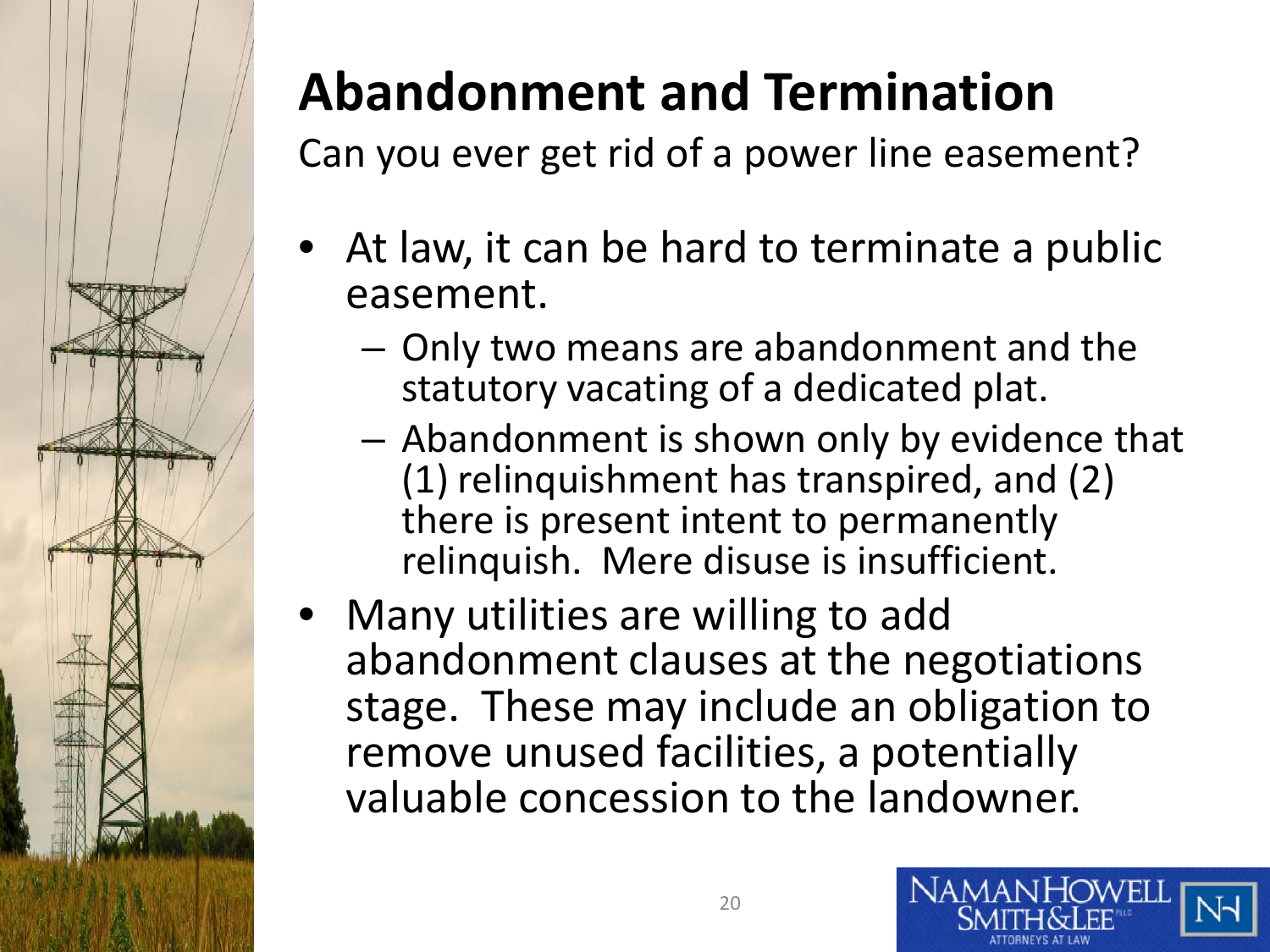

- I. Avoiding Power Lines
- II. Negotiating Easement Terms and Price
- III.Condemnation with Public Utilities
- IV.Vegetation Management and Access
- V. Abandonment and Termination **VI.Questions**